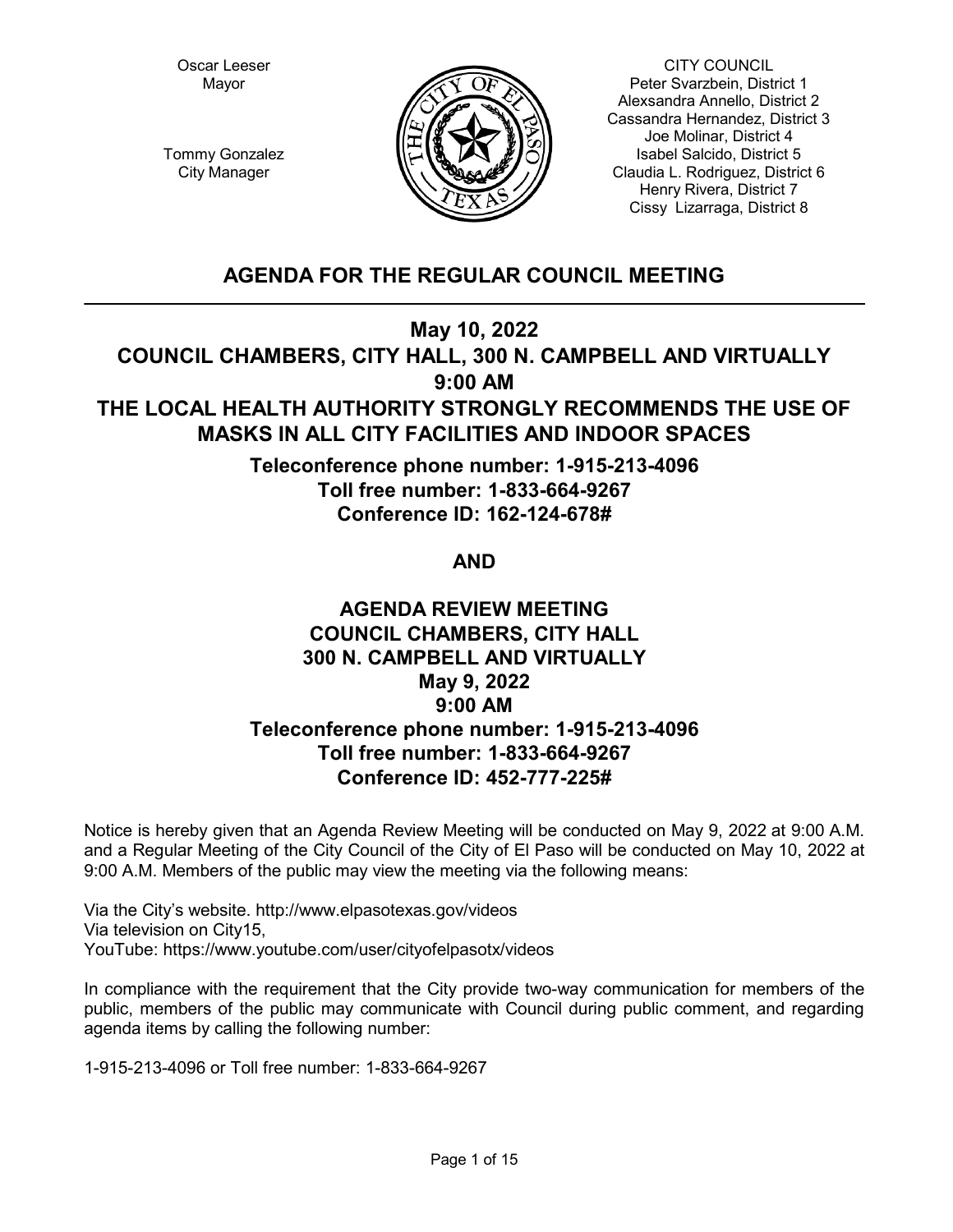**At the prompt please enter the corresponding Conference ID:** 

**Agenda Review, May 9, 2022 Conference ID: 452-777-225# Regular Council Meeting, May 10, 2022 Conference ID: 162-124-678#**

**The public is strongly encouraged to sign up to speak on items on this agenda before the start of this meeting on the following links:**

**https://www.elpasotexas.gov/city-clerk/meetings/city-council-meetings**

**For Call to the Public: https://elpasotx.seamlessdocs.com/f/SpeakerSignUpFormPublic**

**To speak on Agenda Items: https://elpasotx.seamlessdocs.com/f/SpeakerSignUpFormItem**

**The following member of City Council will be present via video conference:**

**Representative Cassandra Hernandez (upon approval on May 9, 2022)** 

**A quorum of City Council must participate in the meeting.**

## **ROLL CALL**

## **INVOCATION BY POLICE CHAPLAIN ROBERT HEMPHILL, JR. PH.D.**

## **PLEDGE OF ALLEGIANCE**

## **MAYOR'S PROCLAMATIONS**

**El Paso Police Officers Memorial Day - Police Week**

**Mental Health Awareness Month**

**International Internal Audit Awareness Month**

## **NOTICE TO THE PUBLIC**

All matters listed under the CONSENT AGENDA, including those on the Addition to the Agenda, will be considered by City Council to be routine and will be enacted by one motion unless separate discussion is requested by Council Members. Prior to the vote, members of the audience may ask questions regarding items on the consent agenda. When the vote has been taken, if an item has not been called out for separate discussion, the item has been approved. Council may, however, reconsider any item at any time during the meeting.

## **CONSENT AGENDA - APPROVAL OF MINUTES:**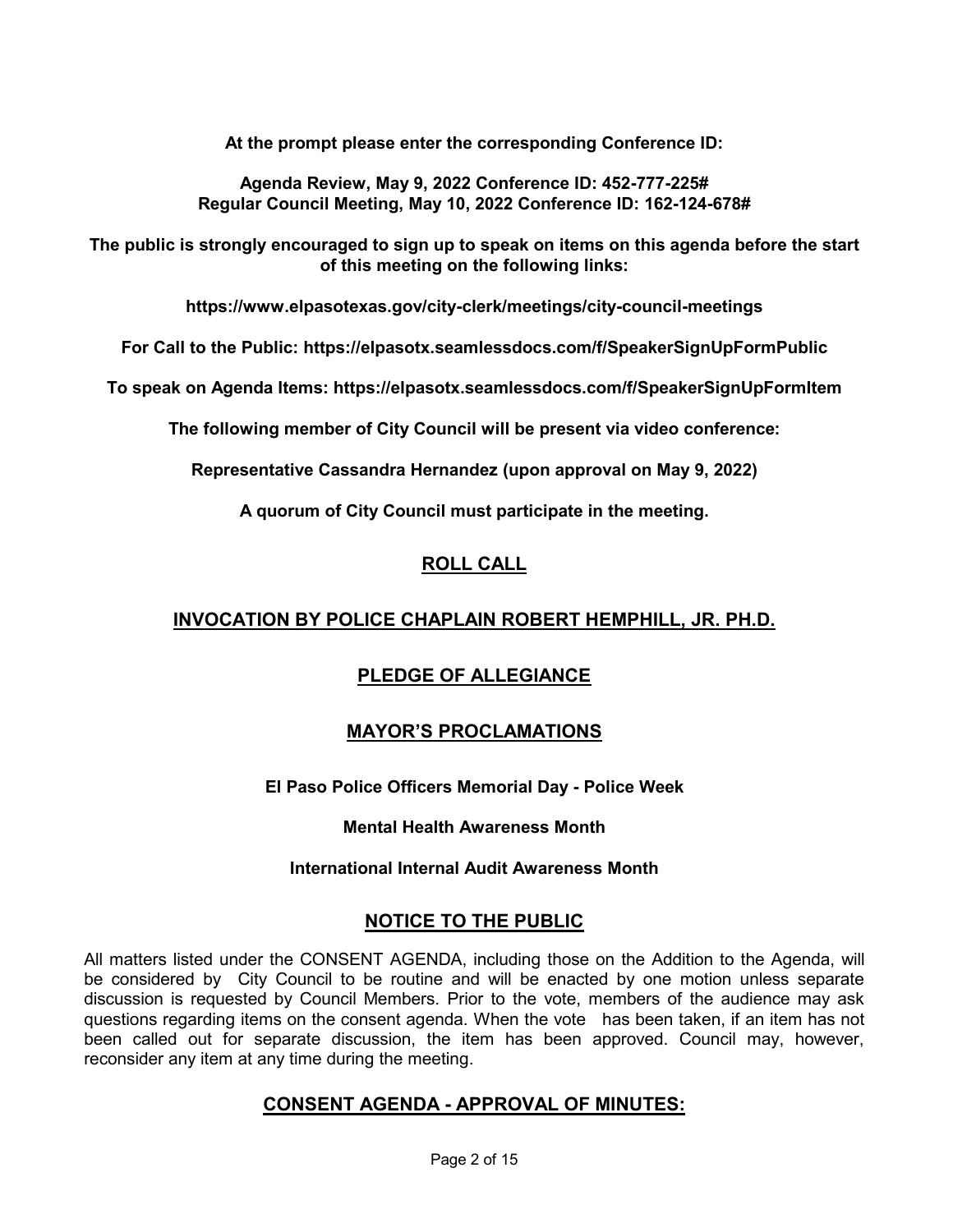## **Goal 6: Set the Standard for Sound Governance and Fiscal Management**

**1.** Approval of Minutes of the Regular City Council Meeting of April 26, 2022, the Agenda Review Minutes of April 25, 2022, the Work Session of April 25, 2022, the Work Session of December 6, 2021, and the Work Session of December 13, 2021. **[22-550](http://elpasotexas.legistar.com/gateway.aspx?m=l&id=/matter.aspx?key=7014)**

## **All Districts**

City Clerk's Office, Laura D. Prine, (915) 212-0049

## **CONSENT AGENDA - REQUEST TO EXCUSE ABSENT CITY COUNCIL MEMBERS:**

## **2. REQUEST TO EXCUSE ABSENT CITY COUNCIL MEMBERS [22-555](http://elpasotexas.legistar.com/gateway.aspx?m=l&id=/matter.aspx?key=7019)**

## **CONSENT AGENDA - RESOLUTIONS:**

## **Goal 1: Create an Environment Conducive to Strong, Sustainable Economic Development:**

**3.** A Resolution to authorize the City Manager to sign a Lease Agreement between the City of El Paso ("Lessor") and B.H. Zane Grey Butterfield, LLC ("Lessee") regarding the following described property: A 5.0234 acres parcel portion of all of Lot 2 and a portion of Lot 2B, Block 1, Butterfield Trail Industrial Park Unit One Replat "A," El Paso County Plat Records, consisting of approximately 218,818.9 square feet, City of El Paso, El Paso County, Texas, municipally known and numbered as 4 and 6 Butterfield Trail Blvd., El Paso, Texas. **[22-514](http://elpasotexas.legistar.com/gateway.aspx?m=l&id=/matter.aspx?key=6978)**

The term of this lease is an initial term of forty (40) years and one (1) ten-year option to extend the term of the lease. The annual rental fee for the land in the initial term will be \$84,000. The rent fee for the building will be a lump sum in the amount of \$1,145,000.00.

## **District 3**

Airport, Sam Rodriguez, (915) 212-7301

**4.** A Resolution to authorize the City Manager to sign a Lease Agreement between the City of El Paso ("Lessor") and B.H. Zane Grey Butterfield, LLC ("Lessee") regarding the following described property: A 5.0681 acres parcel portion of Lots 2B and 2C, Block 1, Butterfield Trail Industrial Park Unit One Replat "A," El Paso County Plat Records, consisting of approximately 220,768.6 square feet, City of El Paso, El Paso County, Texas, municipally known and numbered as 9 Zane Grey Street, El Paso, Texas.

**[22-515](http://elpasotexas.legistar.com/gateway.aspx?m=l&id=/matter.aspx?key=6979)**

The term of this lease is an initial term of forty (40) years and one (1) ten-year option to extend the term of the lease. The annual rental fee for the land in the initial term will be \$84,000. The rent fee for the building will be a lump sum in the amount of \$1,440,000.00.

## **District 3**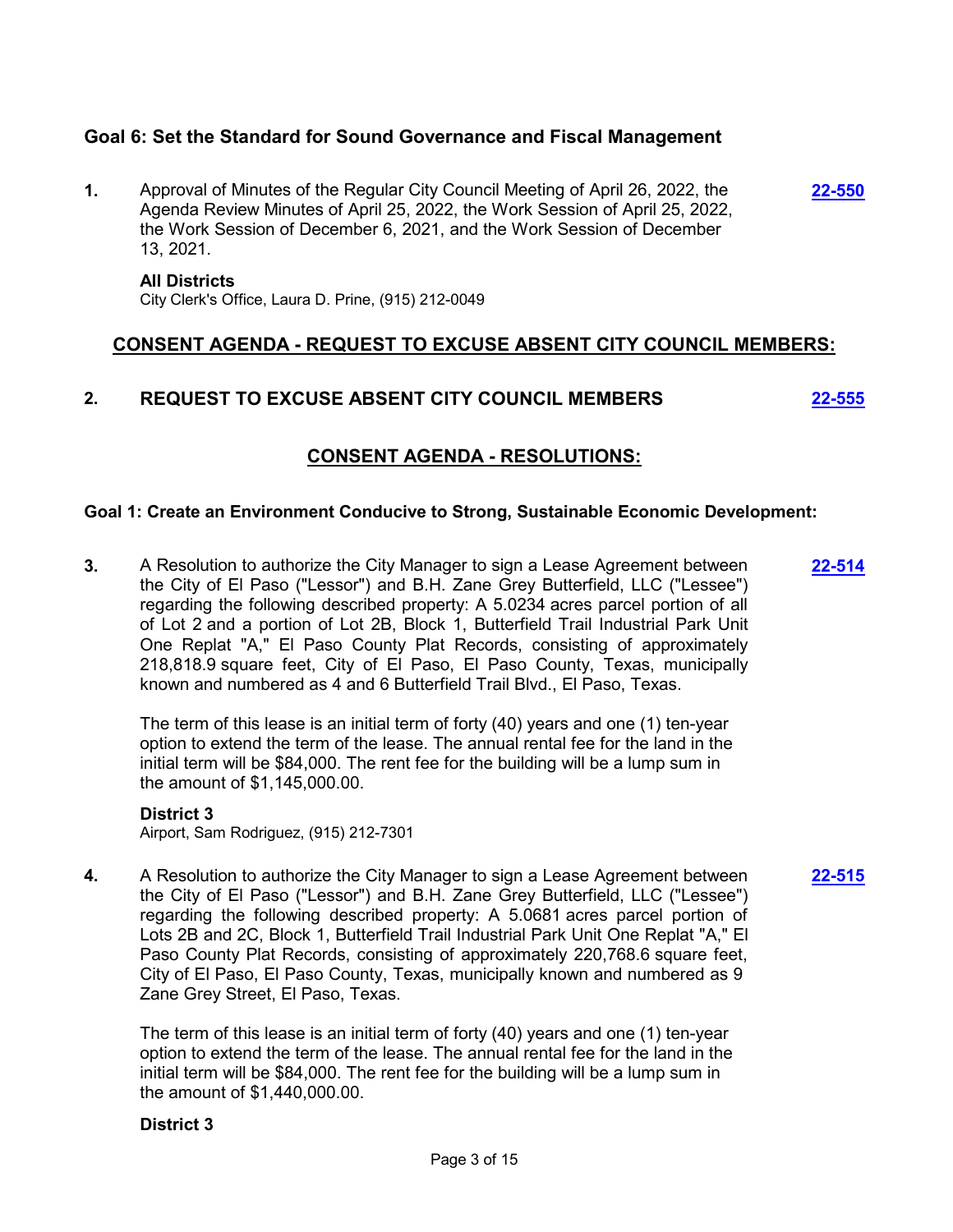Airport, Sam Rodriguez, (915) 212-7301

**5.** A Resolution to authorize the City Manager to sign a Lease Agreement between the City of El Paso ("Lessor") and B.H. 7619 Lockheed Drive, LLC. ("Lessee") regarding the following described property: Lot 15, Block 8, El Paso International Airport Tract Unit Two, City of El Paso, El Paso County, Texas, municipally known and numbered as 7619 Lockheed, El Paso, Texas. **[22-516](http://elpasotexas.legistar.com/gateway.aspx?m=l&id=/matter.aspx?key=6980)**

The term of this lease is an initial term of forty (40) years and one (1) ten-year option to extend the term of the lease. The annual rental fee for the land in the initial term will be \$27,600. The rent fee for the building will be a lump sum in the amount of \$340,000.00.

## **District 3**

Airport, Sam Rodriguez, (915) 212-7301

**6.** A Resolution to authorize the City Manager to sign a Lease Agreement between the City of El Paso ("Lessor") and B.H. 7108 Airport Road, LLC ("Lessee") regarding the following described property: A portion of Lots 1 and 2, Block 6, Butterfield Trail Industrial Park Unit One Replat A, consisting of approximately 44,262.9 square feet, City of El Paso, El Paso County, Texas, municipally known and numbered as 7108 Airport Rd., El Paso, Texas.

The term of this lease is an initial term of forty (40) years and one (1) ten-year option to extend the term of the lease. The annual rental fee for the land in the initial term will be \$48,000. The rent fee for the building will be a lump sum in the amount of \$280,000.00.

## **District 3**

Airport, Sam Rodriguez, (915) 212-7301

## **Goal 3: Promote the Visual Image of El Paso**

**7.** A Resolution that the City Council authorizes the Mayor to sign a letter in support of the proposed National Register of Historic Places nomination of the structure located at 211 N. Mesa Street (Kress Building), City of El Paso, El Paso County, Texas. **[22-500](http://elpasotexas.legistar.com/gateway.aspx?m=l&id=/matter.aspx?key=6964)**

Subject Property: 211 N. Mesa

#### **District 8**

Planning and Inspections, Philip F. Etiwe, (915) 212-1553 Planning and Inspections, Providencia Velazquez, (915) 212-1567

## **Goal 4: Enhance El Paso's Quality of Life through Recreational, Cultural and Educational Environments**

**8.** A Resolution that City Council accepts the recommendation from the Parks and Recreation Advisory Board and hereby approves the renaming of Happiness Senior Center, located at 563 N. Carolina Drive, within the City of El Paso, El Paso County, Texas, as "Jessie Moreno Happiness Center"

**[22-528](http://elpasotexas.legistar.com/gateway.aspx?m=l&id=/matter.aspx?key=6992)**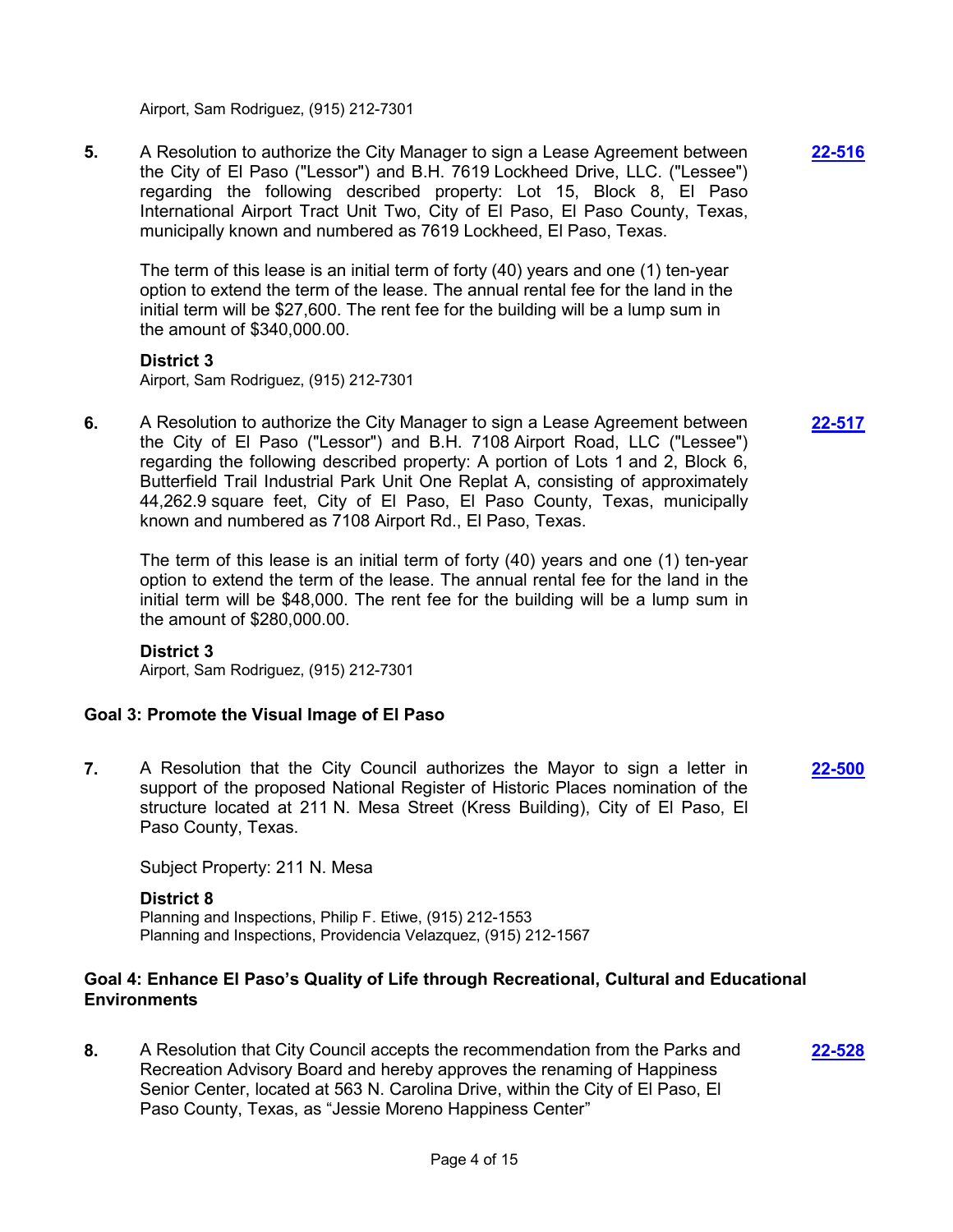#### **District 3**

Parks and Recreation, Ben Fyffe, (915) 212-1766

## **CONSENT AGENDA - BOARD RE-APPOINTMENTS:**

## **Goal 3: Promote the Visual Image of El Paso**

| 9.                                                           | Charles Mais to the Historic Landmark Commission by Representative Isabel<br>Salcido, District 5. | 22-551 |  |  |
|--------------------------------------------------------------|---------------------------------------------------------------------------------------------------|--------|--|--|
|                                                              | Members of the City Council, Representative Isabel Salcido, (915) 212-0005                        |        |  |  |
| Goal 8: Nurture and Promote a Healthy, Sustainable Community |                                                                                                   |        |  |  |
| 10.                                                          | Michael Bray to the El Paso Housing Finance Corporation by Mayor Oscar<br>Leeser.                 | 22-497 |  |  |

Members of the City Council, Mayor Oscar Leeser, (915) 212-0021

## **CONSENT AGENDA - APPLICATIONS FOR TAX REFUNDS:**

## **Goal 6: Set the Standard for Sound Governance and Fiscal Management**

**11.** That the tax refunds listed on the attachment posted with this agenda be approved. This action would allow us to comply with state law which requires approval by the legislative body of refunds of tax overpayments greater than \$2,500.00. (See Attachment A) **[22-509](http://elpasotexas.legistar.com/gateway.aspx?m=l&id=/matter.aspx?key=6973)**

## **All Districts**

Tax Office, Maria O. Pasillas, (915) 212-1737

## **REGULAR AGENDA - MEMBERS OF THE CITY COUNCIL**

**[22-495](http://elpasotexas.legistar.com/gateway.aspx?m=l&id=/matter.aspx?key=6959)**

## **Goal 3: Promote the Visual Image of El Paso**

**12.** Discuss the 2022 Texas Society of Architects (TxA) Annual Conference and Design Expo in El Paso event that will attract over 3000 Architects, Design Professionals and Vendors to El Paso this year and will contribute to over 1200 room nights and an estimated \$2,700,000 in economic impact to the City. Texas Society of Architects begun the process by reaching out to City of El Paso staff in CID, MCAD and Sun Metro to request access and assistance in coordinating tours that will highlight the great work the City has accomplished to Architects from across the entire State of Texas and beyond.

## **All Districts**

Members of the City Council, Representative Peter Svarzbein, (915) 212-1002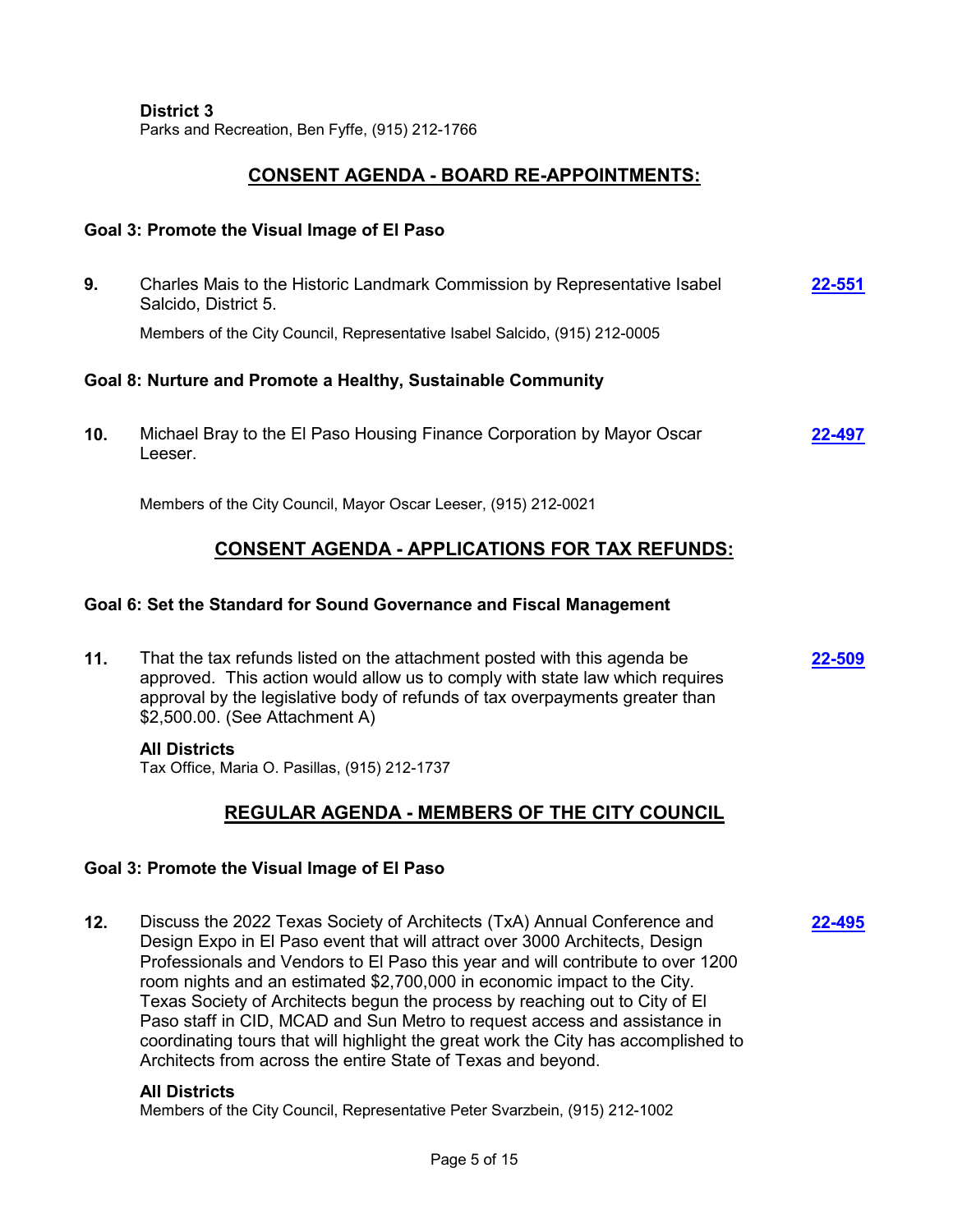## **Goal 8: Nurture and Promote a Healthy, Sustainable Community**

**13.** Discussion and action protecting Women's Rights and to direct the City Manager to work with the City Council to establish a City of El Paso Women's Commission and/or Board focused on Women's equality and protecting their rights.

**[22-554](http://elpasotexas.legistar.com/gateway.aspx?m=l&id=/matter.aspx?key=7018)**

**[22-557](http://elpasotexas.legistar.com/gateway.aspx?m=l&id=/matter.aspx?key=7021)**

## **All Districts**

Members of the City Council, Representative Henry Rivera, (915) 212-0007 Members of the City Council, Representative Alexsandra Annello, (915) 212-0002 Members of the City Council, Representative Peter Svarzbein, (915) 212-1002 Members of the City Council, Representative Cassandra Hernandez, (915) 212-0003

**14.** Discussion and action on a Resolution that the City Council declares that the expenditure of District 8 discretionary funds in an amount not to exceed \$50,000 to support the Opportunity Center for the Homeless' renovation, rehabilitation, expansion and construction of bathroom facilities serves a municipal purpose of enhancing El Paso's quality of life while nurturing and promoting a healthy and sustainable community; and that the City Manager be authorized to effectuate any budget transfer necessary to ensure that the funds are properly expended for such purpose and to execute any related agreements and amendments to such agreements.

## **District 8**

Members of the City Council, Representative Cissy Lizarraga, (915) 212-0008

## **REGULAR AGENDA - OPERATIONAL FOCUS UPDATES**

## **Goal 5: Promote Transparent and Consistent Communication Amongst All Members of the Community**

**15.** Ad Hoc Charter Advisory Committee Update. **[22-552](http://elpasotexas.legistar.com/gateway.aspx?m=l&id=/matter.aspx?key=7016)**

## **All Districts**

Communications and Public Affairs, Laura Cruz-Acosta, (915) 212-1071

## **Goal 6: Set the Standard for Sound Governance and Fiscal Management**

**16.** Presentation and discussion on a report by Moss Adams, LLP on the financial and grants audits of the City of El Paso ("City"). The report to the City Council will include the audit opinion regarding the City financial statements and a brief overview of the financial results for the City for the fiscal year ended August 31, 2021. **[22-501](http://elpasotexas.legistar.com/gateway.aspx?m=l&id=/matter.aspx?key=6965)**

## **All Districts**

Office of the Comptroller, Margarita Munoz, (915) 212-1174

## **Goal 8: Nurture and Promote a Healthy, Sustainable Community**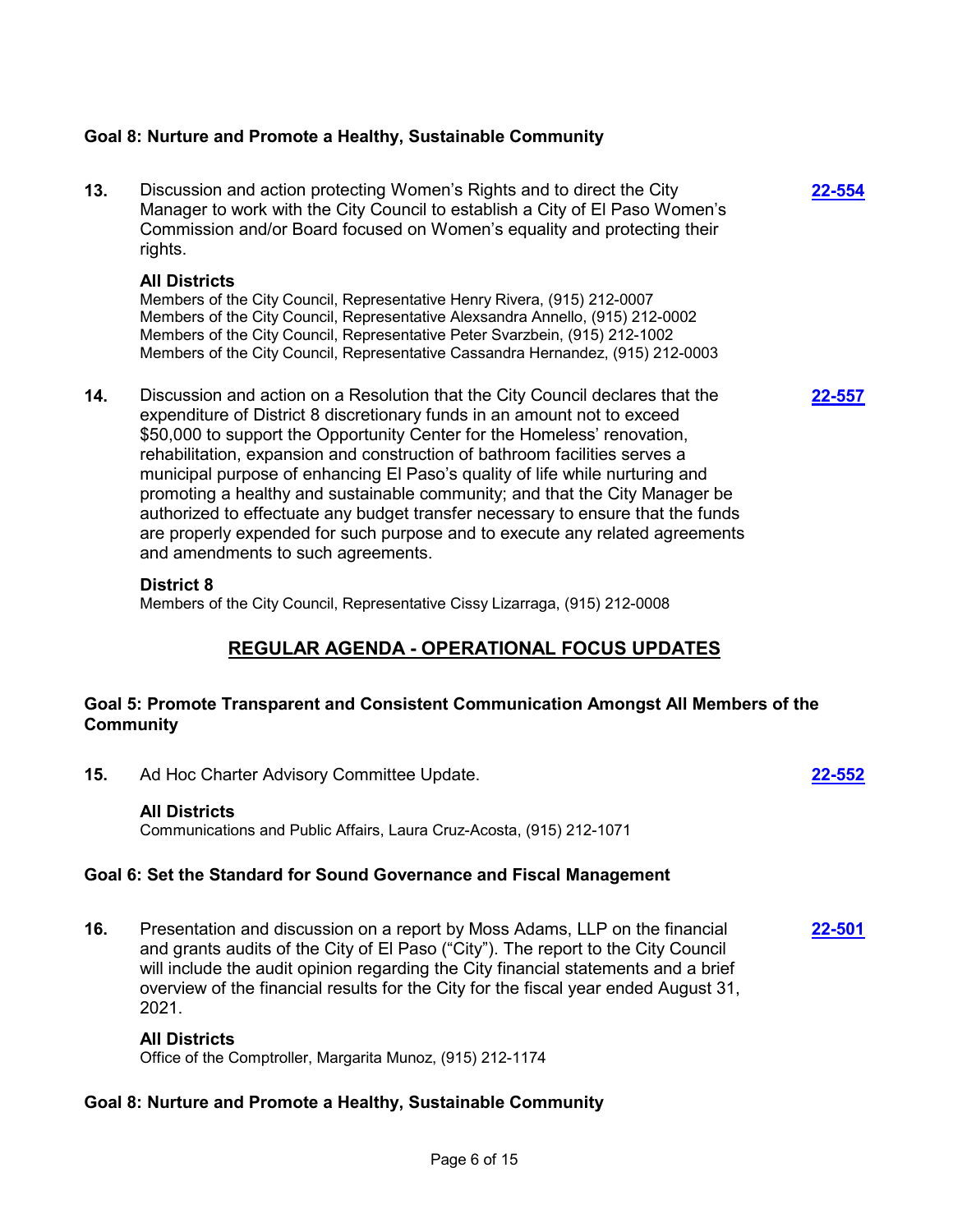**17.** The Department of Aviation will provide a management update regarding the ELP 5MW (Megawatts) Solar Farm Project.

#### **All Districts**

Airport, Sam Rodriguez, (915) 212-1845

## **CALL TO THE PUBLIC – PUBLIC COMMENT:**

**Call to the Public will begin at 12:00 p.m. Requests to speak must be received by 9:00 a.m. on the date of the meeting. Sixty minutes in total will be devoted for Call to the Public. This time is reserved for members of the public who would like to address the City Council on items that are not on the City Council Agenda.**

**Members of the public may communicate with Council during public comment, and regarding agenda items by calling 1-915-213-4096 or toll free number 1-833-664-9267 at the prompt please enter the following Conference ID: 162-124-678#**

**A sign-up form is available on line for those who wish to sign up in advance of the meeting at: https://elpasotx.seamlessdocs.com/f/SpeakerSignUpFormPublic**

## **REGULAR AGENDA - FIRST READING OF ORDINANCES:**

## **INTRODUCTION OF ORDINANCES PURSUANT TO SECTION 3.9 OF THE EL PASO CITY CHARTER:**

## **Public comment typically is not taken during the first reading of ordinances. Public comments are invited at the date of the scheduled public hearing.**

Public Hearings will be held as part of the regular City Council meeting that begins at approximately 9:00 a.m. All interested persons present shall have an opportunity to be heard at that time. After the public hearings, Council may also delay taking action on Ordinances; no requirement is made by Section 3.9B of the El Paso City Charter to publish any further notice. Copies of all Ordinances are available for review in the City Clerk's office, 300 N. Campbell, Monday through Thursday, 7:00 a.m. to 6:00 p.m.

## **Goal 2: Set the Standard for a Safe and Secure City**

**18.** An Ordinance granting a Franchise for Elite Medical Air Transport, LLC d/b/a Emergent Air, to operate a non-emergency ambulance transfer service.

**[22-504](http://elpasotexas.legistar.com/gateway.aspx?m=l&id=/matter.aspx?key=6968)**

#### **All Districts**

Fire, Chief Mario D'Agostino, (915) 212-5605

## **PUBLIC HEARING WILL BE HELD ON MAY 24, 2022**

## **Goal 3: Promote the Visual Image of El Paso**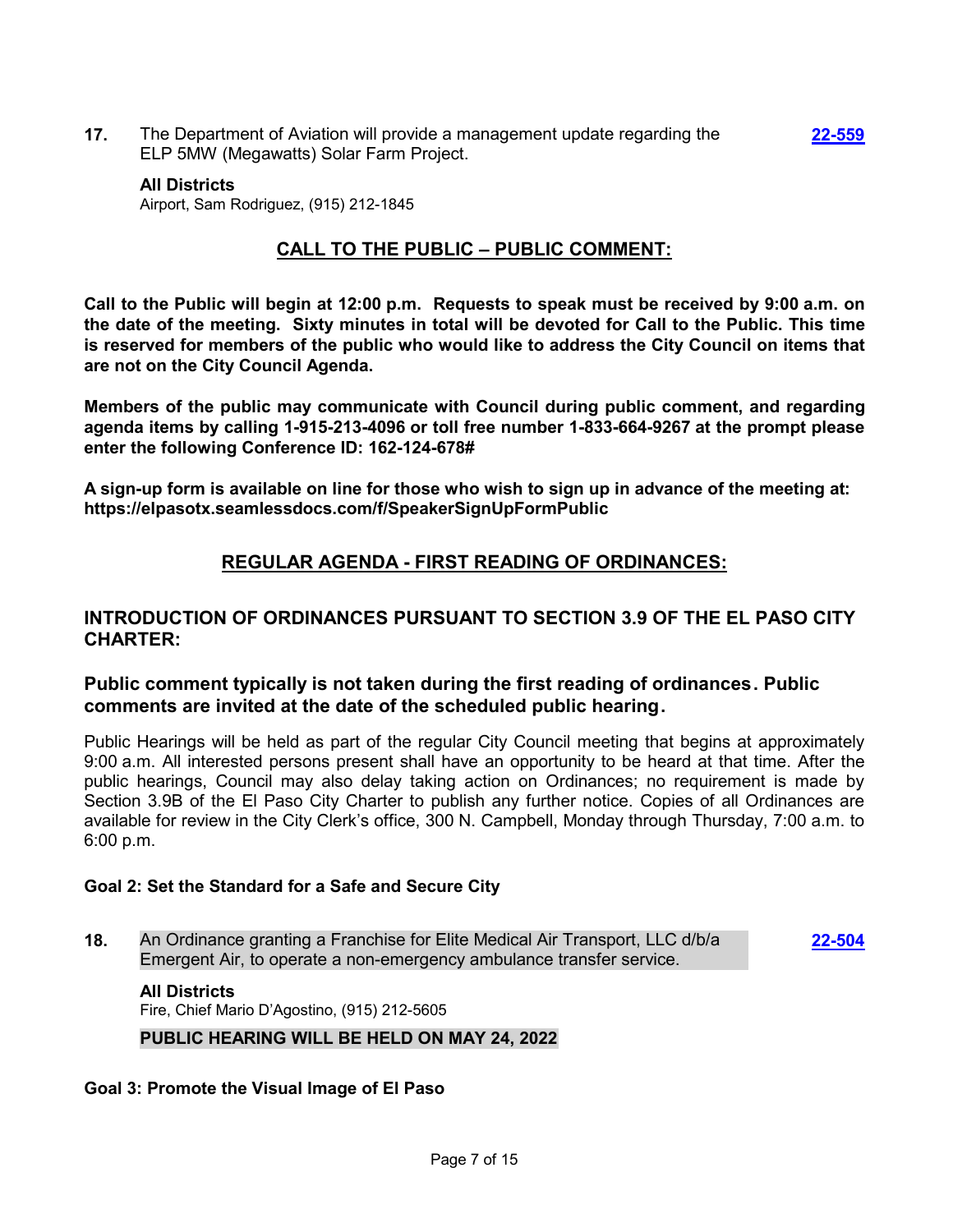**19.** An Ordinance to amend Title 5 (Business License and Permit Regulations) Chapter 5.02 (Alcoholic Beverages), Section 5.02.090 (City Protest of Permit/License), Section 5.02.100 (City Liquor License/Permit - Fee) and Section 5.02.140 (Liquor License/Permit - Term); The penalty as provided in 5.02.170 (Violations and Penalties) of the El Paso City Code.

#### **All Districts**

Planning and Inspections, Philip F. Etiwe, (915) 212-1553 Planning and Inspections, Brenda R. Cantu, (915) 212-1500

## **PUBLIC HEARING WILL BE HELD ON JUNE 7, 2022**

**20.** An Ordinance amending the Future Land Use Map (FLUM) contained in "Plan El Paso" for the properties legally described as Tract 1C, Block 1 and Tract 1A, Block 2, Ysleta Grant, 9879 North Loop Drive, City of El Paso, El Paso County, Texas, from O-3, Agriculture to G-7, Industrial and/or Railyards. **[22-521](http://elpasotexas.legistar.com/gateway.aspx?m=l&id=/matter.aspx?key=6985)**

Subject Property: 9879 North Loop Drive Applicant: BRE Development, LLC. PLCP21-00004

#### **District 6**

Planning and Inspections, Philip F. Etiwe, (915) 212-1553 Planning and Inspections, Andrew Salloum, (915) 212-1603

## **PUBLIC HEARING WILL BE HELD ON JUNE 7, 2022**

**21.** An Ordinance changing the zoning of Tract 1C, Block 1 and Tract 1A, Block 2, Ysleta Grant, 9879 North Loop Drive, City of El Paso, El Paso County, Texas from R-F (Ranch and Farm) to C-4/c (Commercial/condition) and imposing conditions. The penalty is as provided for in Chapter 20.24 of the El Paso City Code.

The proposed rezoning meets the intent of the Future Land Use designation for the property and is in accordance with "Plan El Paso", the City's Comprehensive Plan.

Subject Property: 9879 North Loop Drive Applicant: City of El Paso, PZRZ21-00017

**District 6** Planning and Inspections, Philip F. Etiwe, (915) 212-1553 Planning and Inspections, Andrew Salloum, (915) 212-1603

## **PUBLIC HEARING WILL BE HELD ON JUNE 7, 2022**

**22.** An Ordinance amending the Future Land Use Map (FLUM) contained in "Plan El Paso" for the properties legally described as Tract 2, 2B, and 3D, Block 2, Ysleta Grant, City of El Paso, El Paso County, Texas, from O-3, Agriculture to G-4, Suburban (Walkable).

Subject Property: North of Inglewood Drive and West of North Loop Drive Applicant: BRE Development, LLC. PLCP21-00005

**[22-506](http://elpasotexas.legistar.com/gateway.aspx?m=l&id=/matter.aspx?key=6970)**

**[22-522](http://elpasotexas.legistar.com/gateway.aspx?m=l&id=/matter.aspx?key=6986)**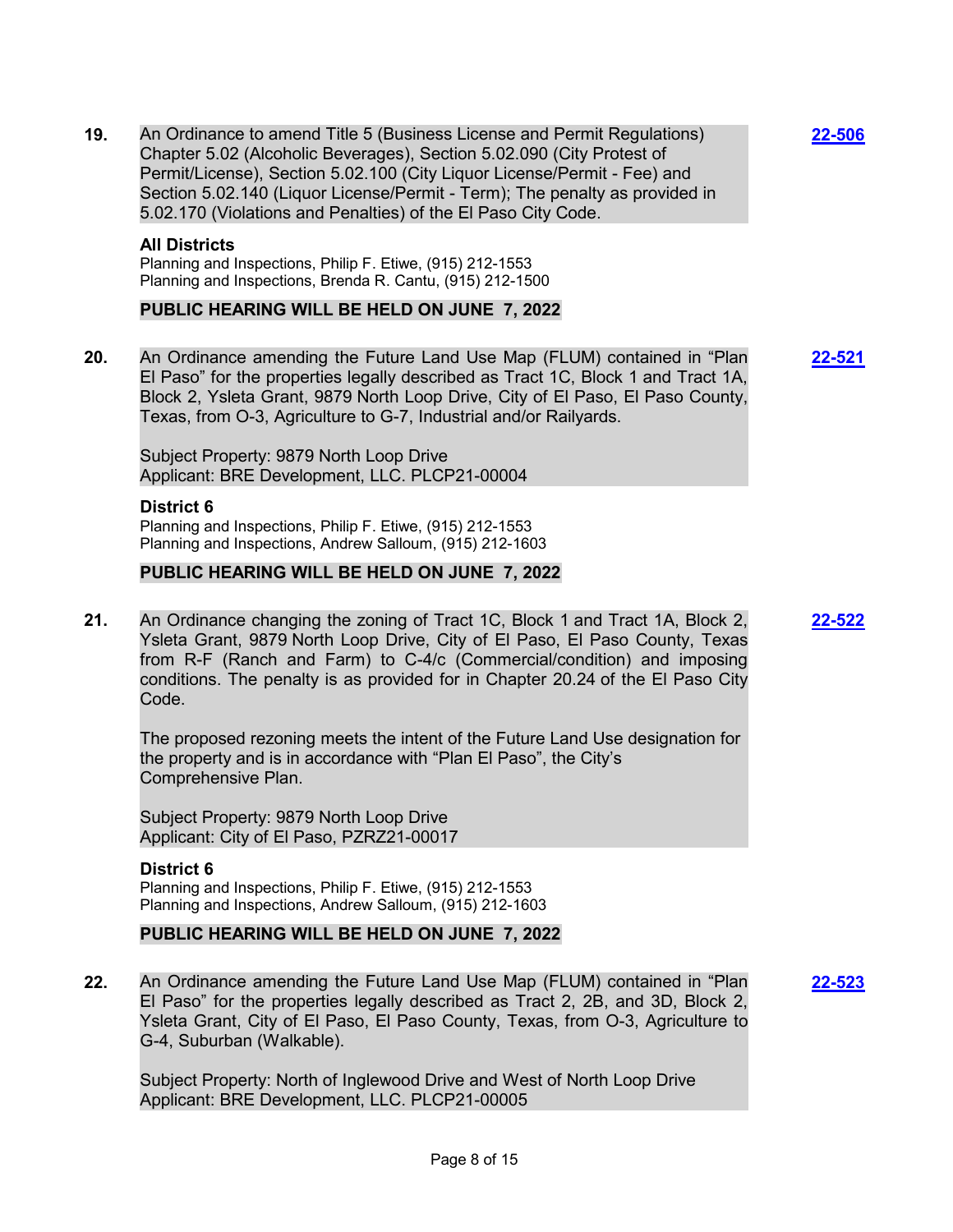**District 7** Planning and Inspections, Philip F. Etiwe, (915) 212-1553 Planning and Inspections, Andrew Salloum, (915) 212-1603

## **PUBLIC HEARING WILL BE HELD ON JUNE 7, 2022**

**23.** An Ordinance changing the zoning of Tracts 2, 2B, and 3D, Block 2, Ysleta Grant, City of El Paso, El Paso County, Texas from R-F (Ranch and Farm) to A-O/c (Apartment/Office/condition), and imposing conditions. The penalty is as provided for in Chapter 20.24 of the El Paso City Code.

**[22-524](http://elpasotexas.legistar.com/gateway.aspx?m=l&id=/matter.aspx?key=6988)**

The proposed rezoning meets the intent of the Future Land Use designation for the property and is in accordance with "Plan El Paso", the City's Comprehensive Plan.

Subject Property: North of Inglewood Drive and West of North Loop Drive Applicant: BRE Development, LLC. PZRZ21-00035

#### **District 7**

Planning and Inspections, Philip F. Etiwe, (915) 212-1553 Planning and Inspections, Andrew Salloum, (915) 212-1603

## **PUBLIC HEARING WILL BE HELD ON JUNE 7, 2022**

## **REGULAR AGENDA – OTHER BIDS, CONTRACTS, PROCUREMENTS:**

## **Goal 2: Set the Standard for a Safe and Secure City**

**24.** The linkage to the Strategic Plan is subsection: 2.3 - Increase public safety operational efficiency. **[22-530](http://elpasotexas.legistar.com/gateway.aspx?m=l&id=/matter.aspx?key=6994)**

Award Summary:

Discussion and action on the request that the Director of the Purchasing & Strategic Sourcing Department be authorized to issue a Purchase Order(s) to LexisNexis Coplogic Solutions Inc dba LexisNexis Risk Solutions, the sole distributor for the Desk Officer Reporting System for a term of two (2) years for an estimated amount of \$135,000.00 with the stipulation that the vendor provides an updated sole source letter and affidavit each year. The award of the contract for the Desk Officer Reporting System will allow citizens to submit police incident reports to be posted into the existing automated Records Management System (RMS).

Contract Variance: New contract, no contract variance.

| Department:                     | Police                            |  |  |  |     |
|---------------------------------|-----------------------------------|--|--|--|-----|
| Award to:                       | LexisNexis Coplogic Solutions Inc |  |  |  | dba |
|                                 | <b>LexisNexis Risk Solutions</b>  |  |  |  |     |
|                                 | Alpharetta, GA                    |  |  |  |     |
| Term:                           | 2 years                           |  |  |  |     |
| <b>Annual Estimated Amount:</b> | \$67,500.00                       |  |  |  |     |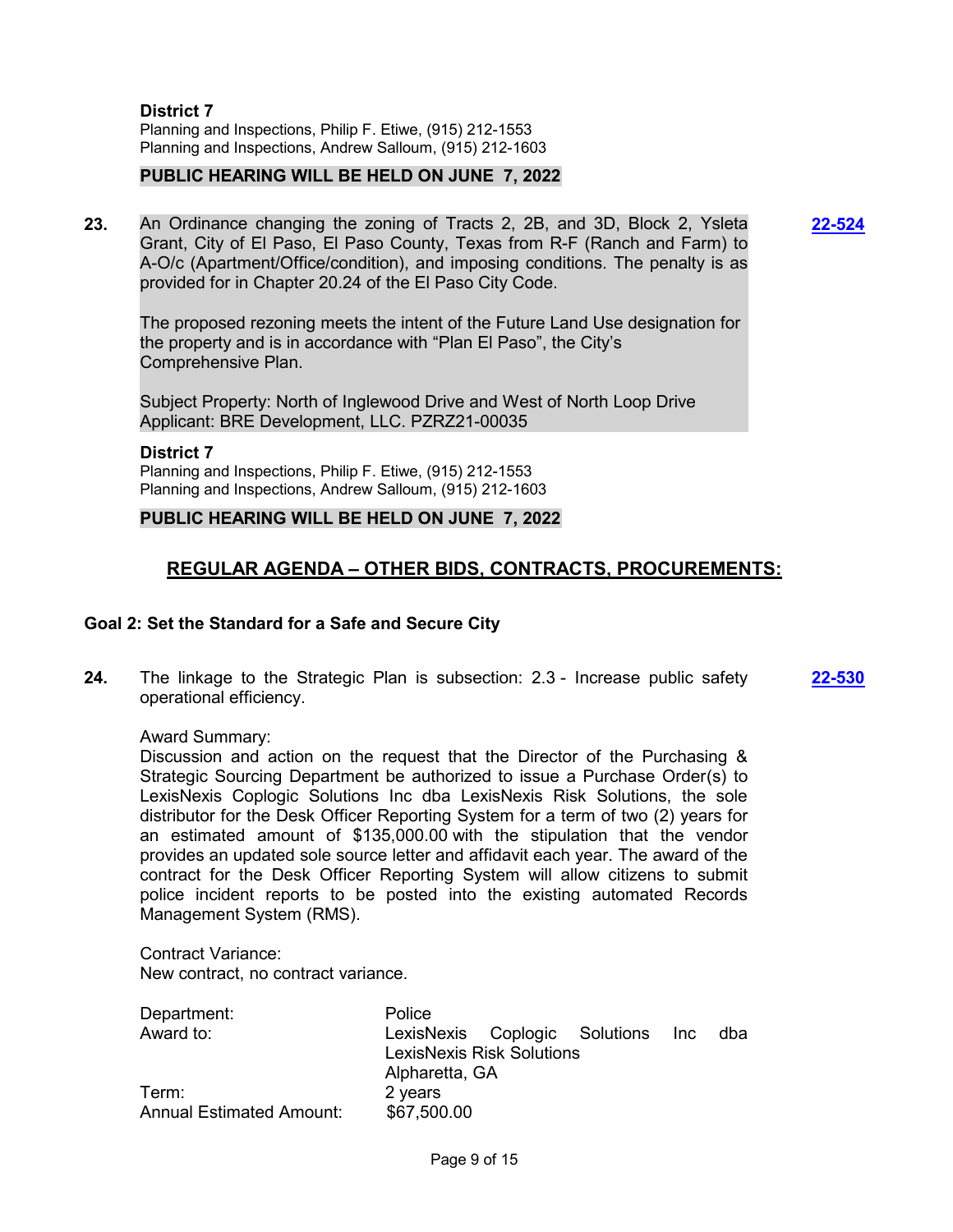Total Estimated Award: \$135,000.00 Account No.: 321-2710-21230-522020-P2104 -GT2121EJAG 321-2814-21270-522150 Funding Source: EJAG Grant & Confiscated Funds Districts(s): All

This is a Sole Source, service contract.

Sole Source No.: 2022-0400

### **All Districts**

Police, Chief Gregory Allen, (915) 212-4302 Purchasing and Strategic Sourcing, Claudia A. Garcia, (915) 212-1218

**25.** The linkage to the Strategic Plan is subsection: 2.7 - Maximize Municipal Court efficiency and enhance customer experience.

**[22-527](http://elpasotexas.legistar.com/gateway.aspx?m=l&id=/matter.aspx?key=6991)**

#### Award Summary:

Discussion and action, that after having provided adequate notice as required by Sec. 2254.1036 of the Texas Government Code, the Agreement for Delinquent Court Fines and Fees Services, pursuant to Solicitation 2022-0007R Collection Services for Delinquent Fines and Fees - Municipal Court, is awarded to Delgado Acosta Spencer Linebarger & Perez, LLP and that the City Manager, or his designee, is authorized to execute the Agreement and any related documents with Delgado Acosta Spencer Linebarger & Perez, LLP required to effectuate this award.

#### **All Districts**

Municipal Courts, Lilia Worrell (915) 212-5822 Purchasing and Strategic Sourcing, Claudia A. Garcia, (915) 212-1218

**26.** The linkage to the Strategic Plan is subsection: 2.7 - Maximize Municipal Court efficiency and enhance customer experience. **[22-513](http://elpasotexas.legistar.com/gateway.aspx?m=l&id=/matter.aspx?key=6977)**

#### Award Summary:

Discussion and action on the award of Solicitation 2022-0007R Collection Services for Delinquent Fines and Fees - Municipal Court to Delgado Acosta Spencer Linebarger & Perez, LLP for an initial four (4) year term for an estimated amount of \$3,796,035.80. The award also includes, three (3), one (1) year options for an estimated amount of \$2,847,026.85. The total value of the contract is, including the initial term plus the options, for a total of seven (7) years, for an estimated amount of \$6,643,062.65. This contract will allow collection services for the Municipal Court.

Contract Variance: No contract variance

| Department:             | <b>Municipal Court</b>                              |
|-------------------------|-----------------------------------------------------|
| Award to:               | Delgado Acosta Spencer Linebarger & Perez,<br>I I P |
|                         | El Paso, TX                                         |
| ltem(s):                | All                                                 |
| Annual Estimated Award: | \$949,008.95                                        |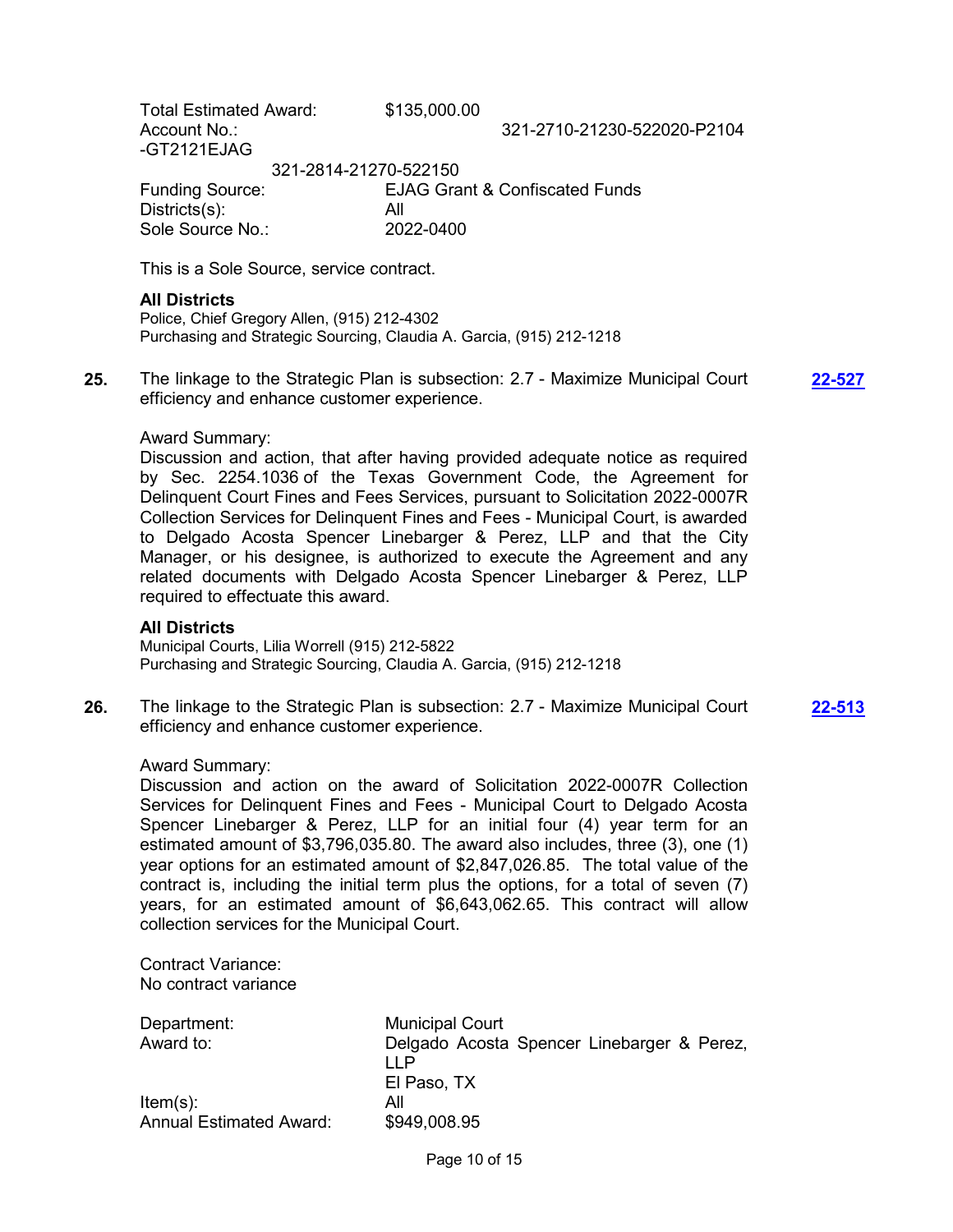| Initial Term:                 | \$3,796,035.80 (4 years)         |
|-------------------------------|----------------------------------|
| Option to Extend:             | \$2,847,026.85 (3 years)         |
| <b>Total Estimated Award:</b> | \$6,643,062.65 (7 years)         |
| Account No.:                  | 111-1000-11030-203400            |
| <b>Funding Source:</b>        | <b>Collection Agency Payable</b> |
| Disticts(s):                  | All                              |

This is a Request for Proposal (RFP), service contract.

The Purchasing & Strategic Sourcing and Municipal Court Departments recommend award as indicated to Delgado Acosta Spencer Linebarger & Perez, LLP, the sole highest ranked proposer based on evaluation factors established for this procurement. In accordance with this award the City Manager or designee is authorized to exercise future options if needed.

Additionally, it is requested that the City Attorney's Office review and that the City Manager be authorized to execute any related contract documents and agreements necessary to effectuate this award.

## **All Districts**

Municipal Courts, Lilia Worrell (915) 212-5822 Purchasing and Strategic Sourcing, Claudia A. Garcia, (915) 212-1218

## **Goal 7: Enhance and Sustain El Paso's Infrastructure Network**

**27.** The linkage to the Strategic Plan is subsection 7.2 - Improve competitiveness through infrastructure improvements impacting the quality of life. **[22-525](http://elpasotexas.legistar.com/gateway.aspx?m=l&id=/matter.aspx?key=6989)**

Discussion and action that the Purchasing Director is authorized to notify J.A.R. CONCRETE, INC. DBA J.A.R. CONSTRUCTION, INC., that the City is terminating Solicitation 2021-1037 Rojas Drive Widening without cause, pursuant to the provisions and requirements of section 3L of the Contract Clauses at the request from the contractor effective May 10, 2022.

Department: Capital Improvement

## **District 6**

Capital Improvement Department, Sam Rodriguez, (915) 212-0065 Purchasing and Strategic Sourcing, Claudia A. Garcia, (915) 212-1218

## **REGULAR AGENDA – PUBLIC HEARINGS AND SECOND READING OF ORDINANCES:**

## **Goal 2: Set the Standard for a Safe and Secure City**

**28.** An Ordinance amending Title 9 (Health and Safety), Chapter 9.40 (Noise), Section 9.40.020 (Applicability) to clarify the Reasonable Sensibilities Standard; Section 9.40.030 (Sound Level Violations) to clarify the maximum sound level, that sound levels apply to properties producing the noise, and the locations of sound readings; Section 9.40.040 (Vibration) to clarify that Vibration Violations can occur on any affected property; Section 9.40.070 (Penalties) to clarify that **[22-176](http://elpasotexas.legistar.com/gateway.aspx?m=l&id=/matter.aspx?key=6640)**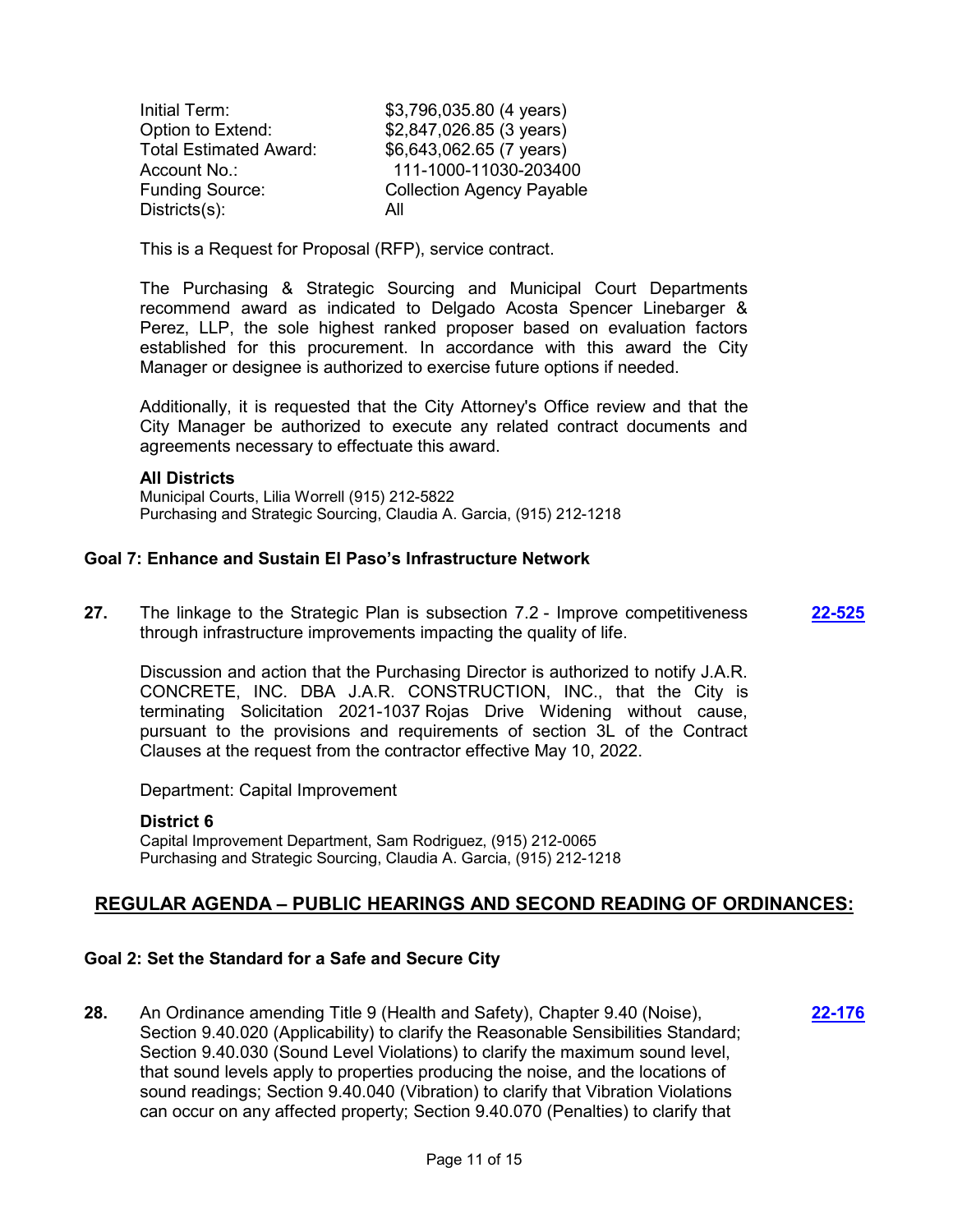the city may seek civil action and penalties of up to \$1,000 per day; Section 9.40.080 (Enforcement) to clarify which departments have authority to enforce; the penalty as provided in Section 9.40.070 of the City Code. [POSTPONED FROM 03-01-2022 AND 04-26-2022]

### **All Districts**

Police, Assistant Chief Peter Pacillas, (915) 212-4308

## **Goal 3: Promote the Visual Image of El Paso**

**29.** An Ordinance amending Title 5 (Business License and Permit Regulations), Chapter 5.03 (Amplified Sound Permit), Article I (General Provisions), Section 5.03.020 (A) and Section 5.03.020 (E) (Definitions), Article II (Permit Application Process) Section 5.03.040 (B) (3) (Permit Application Processing), Article III (Denial, Suspension, Revocation, and Appeals) Section 5.03.080 (B) (5) and Section 5.03.090 (A) (2), Article IV (Permit Standards), Section 5.03.110 (A) (Permit Standards), Article VI (Violation; Penalty) Section 5.03.130 (C) Violation and adding Section 5.03.130 (E); The penalty as provided in 5.03.130 of the El Paso City Code. [POSTPONED FROM 03-01-2022 AND 04-26-2022]

## **All Districts**

Planning and Inspections, Philip F. Etiwe, (915) 212-1553 Planning and Inspections, Tony De La Cruz, (915) 212-1589

## **REGULAR AGENDA - OTHER BUSINESS:**

## **Goal 1: Create an Environment Conducive to Strong, Sustainable Economic Development**

**30.** Discussion and action requesting City Council support for the staff recommended project that has been selected to submit for an Infrastructure for Rebuilding America (INFRA) Grant under the Multimodal Projects Discretionary Grant Program (MPDG) for the Department of Transportation (DOT) to invest in road, rail, transit and port projects that promise to achieve national objectives.

#### **All Districts**

Economic and International Development, Anne Guayante, (915) 479-0341 Economic and International Development, Elizabeth Triggs, (915) 212-1619

## **Goal 2: Set the Standard for a Safe and Secure City**

- **31.** Discussion and action on the appointment of 4 candidates to fill 5 Part Time On call Associate Judge vacancies. Six candidates applied; 1 did not meet qualifications; 1 non-responsive. Four candidates' names were submitted by a city representative to the City Manager's office. These positions serve as substitutes for the elected municipal court trial judges at trial and other court hearings; they preside over arraignments; they serve as magistrates on graveyard shifts. The candidates are:
	- 1. Elia Garcia
	- 2. Jose Gonzalez

**[22-216](http://elpasotexas.legistar.com/gateway.aspx?m=l&id=/matter.aspx?key=6680)**

**[22-529](http://elpasotexas.legistar.com/gateway.aspx?m=l&id=/matter.aspx?key=6993)**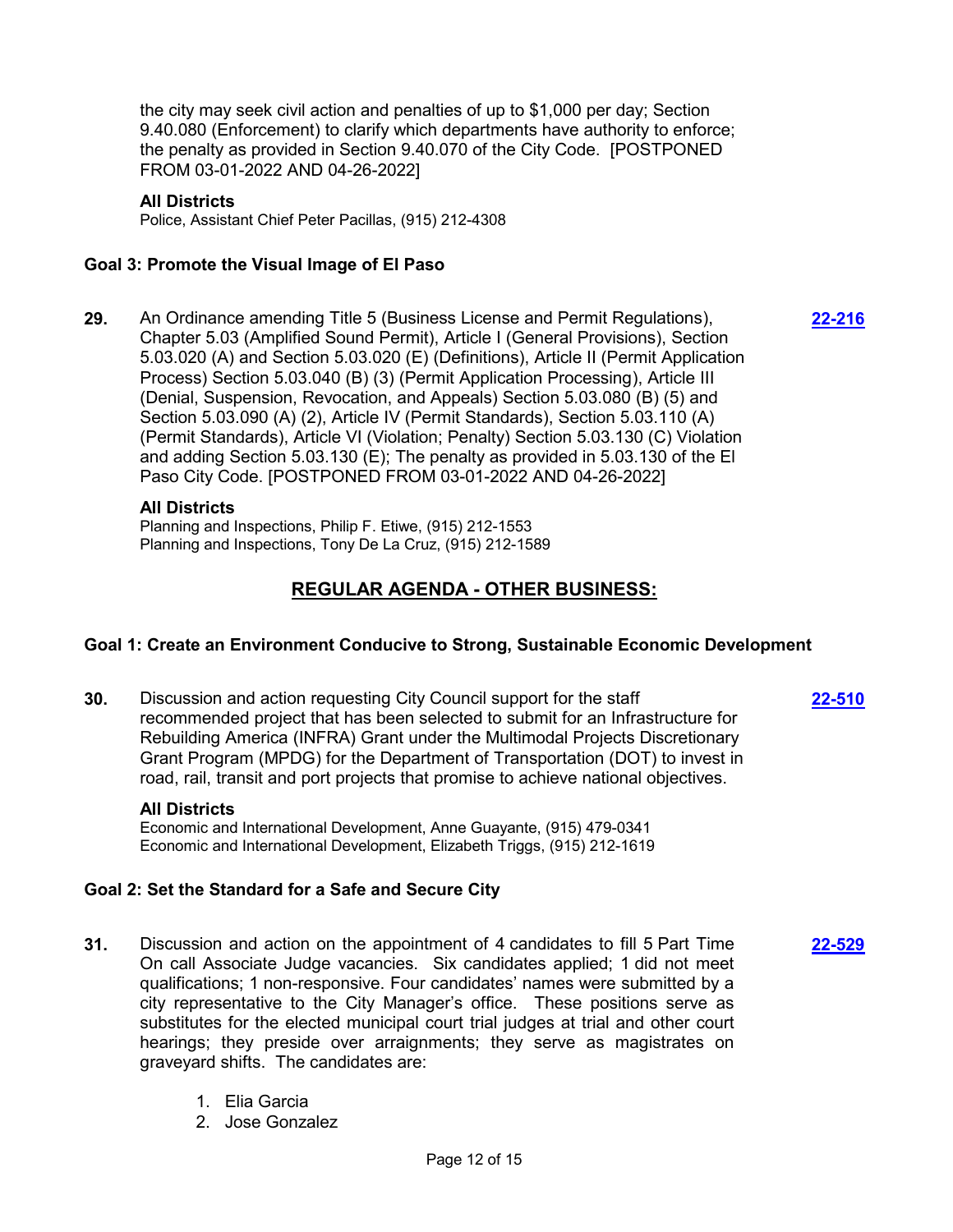- 3. Leonel Nunez
- 4. Manuel Parra

## **All Districts**

Municipal Courts, Lilia Worrell, (915) 212-5822

## **Goal 3: Promote the Visual Image of El Paso**

| 32. | Discussion and action on the results of the Public Engagement related to the<br><b>Community Progress Bond.</b>                                                                                                                                                                                                                                                                                                                                                                                                                                                            | 22-468        |
|-----|----------------------------------------------------------------------------------------------------------------------------------------------------------------------------------------------------------------------------------------------------------------------------------------------------------------------------------------------------------------------------------------------------------------------------------------------------------------------------------------------------------------------------------------------------------------------------|---------------|
|     | <b>All Districts</b><br>Capital Improvement Department, Sam Rodriguez (915) 212-0065                                                                                                                                                                                                                                                                                                                                                                                                                                                                                       |               |
|     | Goal 6: Set the Standard for Sound Governance and Fiscal Management                                                                                                                                                                                                                                                                                                                                                                                                                                                                                                        |               |
| 33. | Discussion and action on a Resolution to adopt the Post-Issuance Compliance<br>Policy for the City of El Paso.                                                                                                                                                                                                                                                                                                                                                                                                                                                             | <u>22-502</u> |
|     | <b>All Districts</b><br>Office of the Comptroller, Margarita Munoz, (915) 212-1174                                                                                                                                                                                                                                                                                                                                                                                                                                                                                         |               |
| 34. | Discussion and action that the City hereby adopts the revised City of El Paso<br>Budget Policy, which allows for the establishment of a Pension Stabilization<br>Fund and amends the language of the Stabilization Fund created on March 3,<br>2020.                                                                                                                                                                                                                                                                                                                       | 22-503        |
|     | <b>All Districts</b><br>City Manager's Office, Robert Cortinas, (915) 212-1067                                                                                                                                                                                                                                                                                                                                                                                                                                                                                             |               |
| 35. | Discussion and action on a Resolution to authorize the Mayor to sign a<br>Certificate of Approval of the Highest Elected Official in conjunction with the<br>proposed issuance by the Housing Opportunity Management Enterprises PFC<br>(the "Issuer"), a non- profit public facility corporation created by the Housing<br>Authority of the City of El Paso, in an aggregate principal amount not to exceed<br>\$20,000,000.00, for the Multifamily Housing Revenue Bonds RAD (Rental<br>Assistance Demonstration) Conversion Program, Cielo Tower Apartments<br>Project. | 22-535        |
|     | <b>District 8</b><br>City Attorney's Office, Karla M. Nieman, (915) 212-0033                                                                                                                                                                                                                                                                                                                                                                                                                                                                                               |               |
| 36. | Discussion and action on a Resolution to authorize the Mayor to sign a<br>Certificate of Approval of the Highest Elected Official in conjunction with the<br>proposed issuance by the Alamito Public Facilities Corporation (the "Issuer"), a<br>public facility of the Housing Authority of the City of El Paso, in an aggregate<br>principal amount not to exceed \$76,125,000, for the following residential rental<br>projects Salazar Apartments; Cien Palmas Apartments; Mesa Place<br>Townhomes; and Franklin Place Townhomes.                                      | <u>22-536</u> |
|     | <b>District 2</b>                                                                                                                                                                                                                                                                                                                                                                                                                                                                                                                                                          |               |

City Attorney's Office, Karla M. Nieman, (915) 212-0033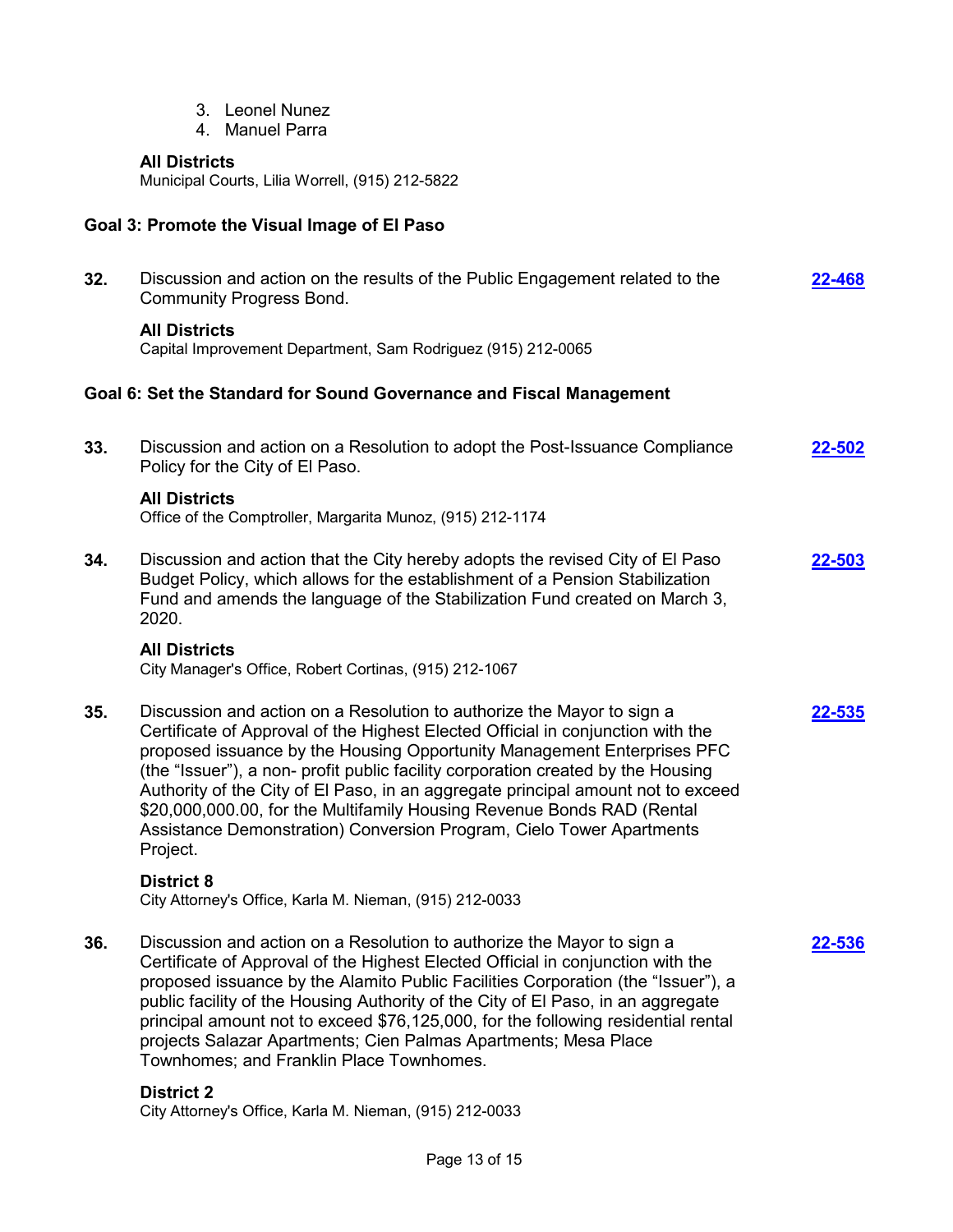## **Goal 7: Enhance and Sustain El Paso's Infrastructure Network**

**37.** Discussion and action that the City Manager be authorized to sign a Professional Services Agreement for the project known as "Traffic Management Center Upgrades" to AECOM Technical Services, Inc. The Agreement will be for an amount not to exceed Three Million, Five Hundred Eighteen Thousand, Seven Hundred Sixty-Nine and 71/00 Dollars (\$3,518,769.71), and includes authorization for the City Engineer to approve additional Basic Services and Reimbursables for an amount not to exceed Fifty Thousand and No/100 Dollars (\$50,000.00) and authorization for the City Engineer to approve Additional Services for an amount not to exceed Fifty Thousand and No/100 Dollars (\$50,000.00) if the identified services are necessary for proper execution of identified project and if the increased amounts are within the appropriate budget identified for the project for a total amount of \$3,618,769.71. In addition, the City Manager is authorized to establish the funding sources and make any necessary budget transfers and execute any and all documents necessary for execution of the Agreement.

#### **All Districts**

Capital Improvement Department, Sam Rodriguez (915) 212-1808

## **EXECUTIVE SESSION**

**[22-505](http://elpasotexas.legistar.com/gateway.aspx?m=l&id=/matter.aspx?key=6969)**

## **The following member of City Council will be present via video conference:**

## **Representative Cassandra Hernandez (upon approval on May 9, 2022)**

The City Council of the City of El Paso may retire into EXECUTIVE SESSION pursuant to Section 3.5A of the El Paso City Charter and the Texas Government Code, Chapter 551, Subchapter D, to discuss any of the following: (The items listed below are matters of the sort routinely discussed in Executive Session, but the City Council of the City of El Paso may move to Executive Session any of the items on this agenda, consistent with the terms of the Open Meetings Act and the Rules of City Council.) The City Council will return to open session to take any final action and may also, at any time during the meeting, bring forward any of the following items for public discussion, as appropriate.

- Section 551.071 CONSULTATION WITH ATTORNEY
- Section 551.072 DELIBERATION REGARDING REAL PROPERTY
- Section 551.073 DELIBERATION REGARDING PROSPECTIVE GIFTS
- Section 551.074 PERSONNEL MATTERS
- Section 551.076 DELIBERATION REGARDING SECURITY DEVICES OR SECURITY AUDITS
- Section 551.087 DELIBERATION REGARDING ECONOMIC DEVELOPMENT NEGOTIATIONS
- Section 551.089 DELIBERATION REGARDING SECURITY DEVICES OR SECURITY AUDITS; CLOSED MEETING

## **ADJOURN**

## **NOTICE TO THE PUBLIC:**